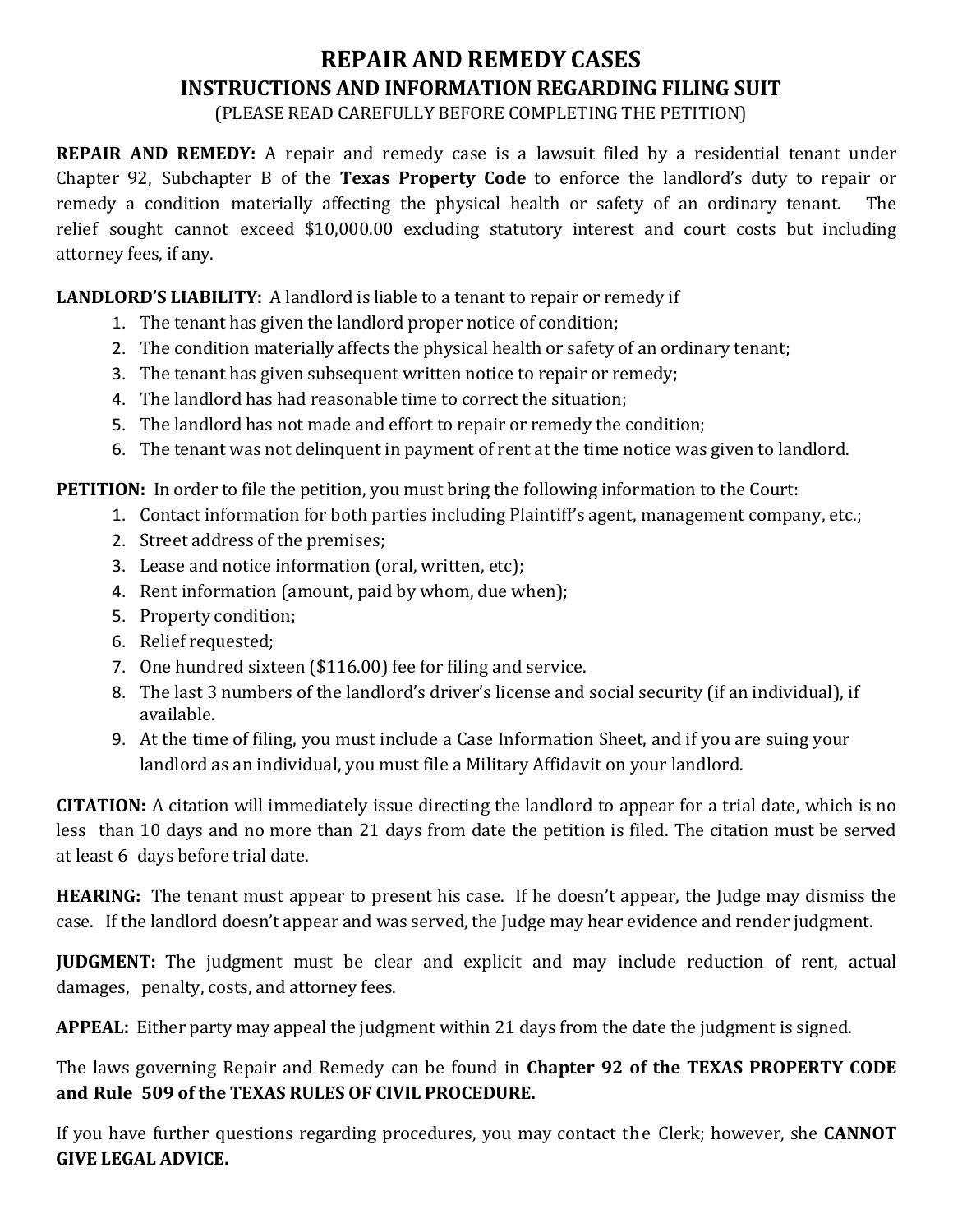|                  | <b>CAUSE NO.</b>                 |  |
|------------------|----------------------------------|--|
|                  | IN THE JUSTICE COURT<br>δ        |  |
| <b>PLAINTIFF</b> |                                  |  |
|                  |                                  |  |
| V.               | PRECINCT NO. THREE               |  |
|                  |                                  |  |
|                  |                                  |  |
| <b>DEFENDANT</b> | <b>FANNIN COUNTY, TEXAS</b><br>♦ |  |

## **PETITION: REPAIR AND REMEDY CASE**

**COMPLAINT:** Plaintiff files this petition against the above-named Defendant pursuant to Rule 509 of the Texas Rules of Civil Procedure and Section 92.0563 of the Texas Property Code because there is a condition in Plaintiff's residential rental property that would materially affect the health or safety of an ordinary Plaintiff.

## **Information Regarding Residential Rental Property:**

| Street Address Unit No. (if any) City | County | State | Zip Code |
|---------------------------------------|--------|-------|----------|

Defendant's Contact Information (to the extent known):

| Street Address Unit No. (if any) City County State Zip Code Phone No. |  |  |  |
|-----------------------------------------------------------------------|--|--|--|

**SERVICE OF CITATION:** Plaintiff requests service of the citation on the Defendant, and if required, alternative service pursuant to Rule 509.4 of the Texas Rules of Civil Procedure. Plaintiff will check the box next to each statement that is true:

 $\Box$  Plaintiff received in writing Defendant's name and business street address.  $\Box$  Plaintiff received in writing the name and business street address of Defendant's management company.  $\Box$  The name of Defendant's management company is

To Plaintiff's knowledge, this is the management company's contact information:

\_\_\_\_\_\_\_\_\_\_\_\_\_\_\_\_\_\_\_\_\_\_\_\_\_\_\_\_\_\_\_\_\_\_\_\_\_\_\_\_\_\_\_\_\_\_\_\_\_\_\_\_\_\_\_\_\_\_\_\_\_\_\_\_\_\_\_\_\_\_\_\_\_\_\_\_\_\_\_\_\_\_\_\_\_\_\_\_\_\_\_\_\_\_\_\_\_\_\_\_\_\_\_\_\_ Street Address Unit No. (if any) City County State Zip Code Phone No.<br>  $\square$  The name of Defendant's on-premises manager is (To Plaintiff's  $\Box$  The name of Defendant's on-premises manager is knowledge, this is the on-premises manager's contact information:

\_\_\_\_\_\_\_\_\_\_\_\_\_\_\_\_\_\_\_\_\_\_\_\_\_\_\_\_\_\_\_\_\_\_\_\_\_\_\_\_\_\_\_\_\_\_\_\_\_\_\_\_\_\_\_\_\_\_\_\_\_\_\_\_\_\_\_\_\_\_\_\_\_\_\_\_\_\_\_\_\_\_\_\_\_\_\_\_\_\_\_\_\_\_\_\_\_\_\_\_\_\_\_\_\_ Street Address Unit No. (if any) City County State Zip Code Phone No.  $\Box$  The name of Defendant's rent collector serving the residential rental property is  $\Box$  To Plaintiff's knowledge, this is the rent collector is To Plaintiff's knowledge, this is the rent collector's contact information:

\_\_\_\_\_\_\_\_\_\_\_\_\_\_\_\_\_\_\_\_\_\_\_\_\_\_\_\_\_\_\_\_\_\_\_\_\_\_\_\_\_\_\_\_\_\_\_\_\_\_\_\_\_\_\_\_\_\_\_\_\_\_\_\_\_\_\_\_\_\_\_\_\_\_\_\_\_\_\_\_\_\_\_\_\_\_\_\_\_\_\_\_\_\_\_\_\_\_\_\_\_\_\_\_\_ Street Address Unit No. (if any) City County State Zip Code Phone No.

**PROPERTY CONDITION:** The property condition materially affecting the physical health or safety of an ordinary Plaintiff that Plaintiff seeks to have repaired or remedied is:

\_\_\_\_\_\_\_\_\_\_\_\_\_\_\_\_\_\_\_\_\_\_\_\_\_\_\_\_\_\_\_\_\_\_\_\_\_\_\_\_\_\_\_\_\_\_\_\_\_\_\_\_\_\_\_\_\_\_\_\_\_\_\_\_\_\_\_\_\_\_\_\_\_\_\_\_\_\_\_\_\_\_\_\_\_\_\_\_\_\_\_\_\_\_\_\_\_\_\_\_\_\_\_\_\_ \_\_\_\_\_\_\_\_\_\_\_\_\_\_\_\_\_\_\_\_\_\_\_\_\_\_\_\_\_\_\_\_\_\_\_\_\_\_\_\_\_\_\_\_\_\_\_\_\_\_\_\_\_\_\_\_\_\_\_\_\_\_\_\_\_\_\_\_\_\_\_\_\_\_\_\_\_\_\_\_\_\_\_\_\_\_\_\_\_\_\_\_\_\_\_\_\_\_\_\_\_\_\_\_\_